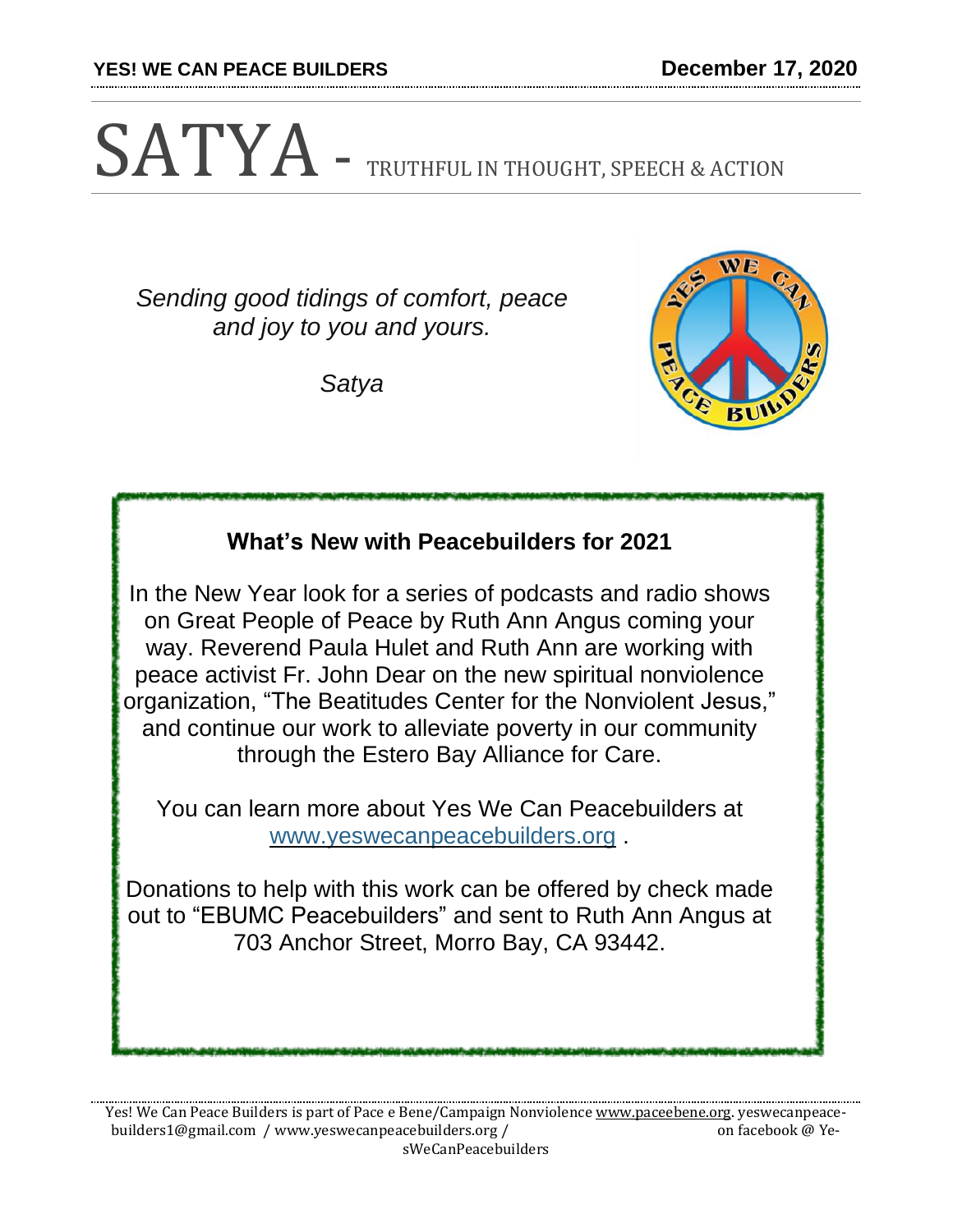## **The Good Fight – Gandhian Practice By Ruth Ann Angus**

I have a problem with the word "fight." We use it a lot. Right now, we are in a fight against a virus. We are in a fight against racial prejudice. We are in a fight against sexism. We are in a political fight. Seems we are always saying we are in a fight.

I've been having "words" with someone I care about and I don't like it because it puts me into a fighting mode. Fighting is violent, even for a good cause. I'm asking myself how I can deal with these problems and not be in a fight. That's where "transviolence" comes in. Okay, it's a new word. I know you've heard me talking about nonviolence, so what is transviolence. Let me tell you how I learned about it.

Back when India was fighting for its freedom from the British two people became prominent. One was Mohandas Gandhi; I know you've heard of him, and the other was Badshah Kahn. Kahn was a Pathan and lived in the Frontier section of India that eventually became Pakistan. Historically, Pathans were a vengeful fighting people, mostly against other Pathans. Kahn came to know about the principles of nonviolence and adopted nonviolence as his way of life. He brought the concept to his people and many of them joined him. However, even though they no longer were physically violent, they never really lost that violent spirit. Kahn joined Gandhi in spreading the message of nonviolence. Well, you know the story, the British were chased out of India but that resulted in a Muslim state being erected by partitioning the country and giving birth to the country of Pakistan. Unfortunately, nonviolence is not as prevalent there as it could be. But that's not the point I'm making.

Gandhi recognized that nonviolence was coming out of passive resistance. This was not his idea of nonviolence. True nonviolence does not issue from weakness but from strength. It is a matter of the powerful voluntarily withholding their power in a conflict, choosing to suffer for the sake of a principle rather than inflicting suffering, even if you could. Gandhi says this is the nonviolence of the strong as opposed to the nonviolence of the weak with passive resistance. Gandhi realized that Badshah Kahn's Pathans were more successful at nonviolence because it came from their violent spirit.

Yes! We Can Peace Builders is part of Pace e Bene/Campaign Nonviolence [www.paceebene.org.](http://www.paceebene.org/) yeswecanpeacebuilders1@gmail.com / www.yeswecanpeacebuilders.org / on facebook @ YesWeCanPeacebuilders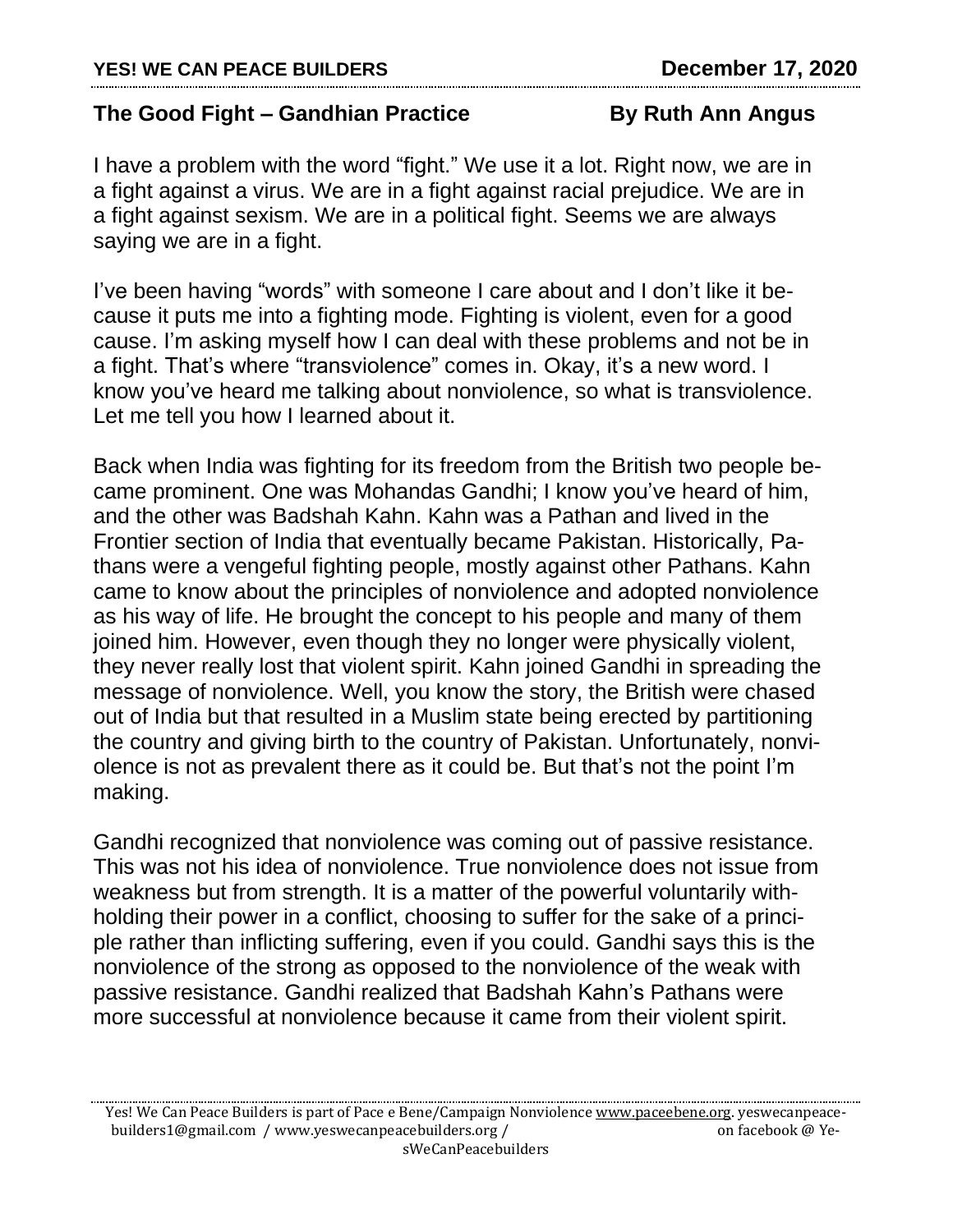Nonviolence aims at transformation, thus it becomes "transviolence." A transformative nonviolence is the tool to reform and regenerate the human personality. Kahn's movement with the Pathan people demonstrated the power of nonviolence to harness the negative forces in personality and use those same forces to harness and transform an individual and a community and society.

Just like Buddhism is not a religion but a practice, transviolence or transformative nonviolence is a practice, one we must struggle with day to day. In the book "Nonviolent Soldier of Islam" about Badshah Kahn, written by Eknath Easwaran, author Timothy Flinders in an Afterword writes "Nonviolence, properly undertaken, recasts and empowers the human personality. Very little is known about this kind of transformation. While some attention has been given by scholars to nonviolence as a political weapon, virtually nothing exists in the literature regarding the effects of nonviolence upon those who practice it."

Gandhi called it "soul force." He did not call it fighting. As we go forward into the new year still dealing with a pandemic, still dealing with racial unrest, still dealing with economic injustice, still dealing with sexism, still dealing with political upheaval, may we strive to harness our innate violent spirits and become transformative nonviolent people. My wish for everyone is to embrace "transviolence" as a way of life. May the blessing of Christmas come upon us all.

> Light gives of itself freely filling all available space. It does not seek anything in return; it asks not whether you are friend or foe. It gives of itself and is not thereby diminished.

> > Michael Strassfeld.